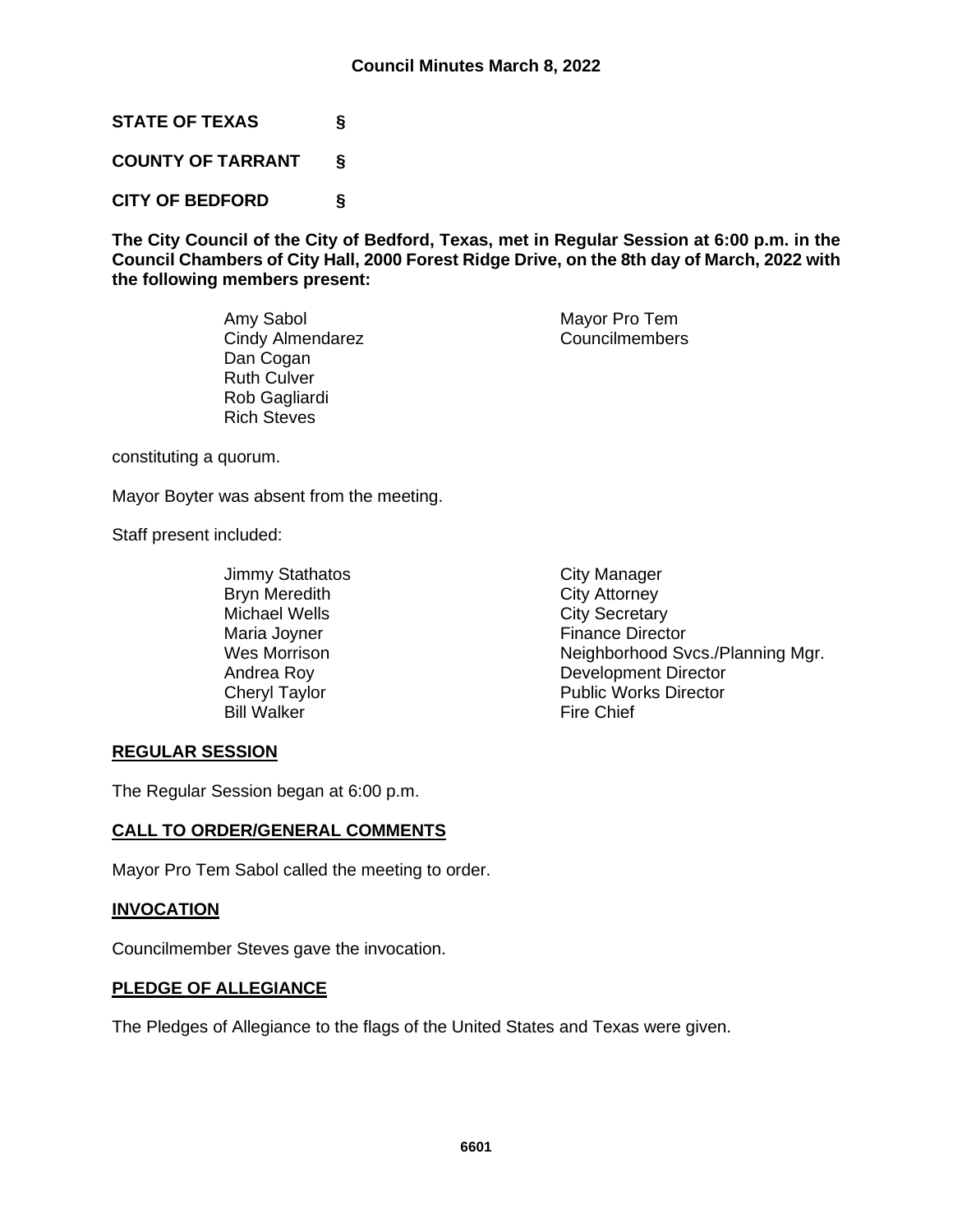## **COUNCIL RECOGNITION**

• **Proclamation recognizing March 8, 2022 as Texas Health Harris Methodist Hospital Hurst-Euless-Bedford Appreciation Day.** 

Mayor Pro Tem Sabol read a proclamation recognizing March 8, 2022 as Texas Health Harris Methodist Hospital Hurst-Euless-Bedford Appreciation Day. Frazer Hay, President of Texas Health HEB Hospital, accepted the proclamation.

### **PRESENTATIONS**

• **Presentation on the Quarterly Investment Report for the Fiscal 1st Quarter ending December 31, 2021.**

Finance Director Maria Joyner stated the City's total portfolio as of December 31, 2021 was \$116,411,909 compared to \$142,333,802 at the same time the previous fiscal year, representing a decrease of 18.2 percent. The decrease was mainly due to payments for the Phase Next project and a property purchase. The City has spent \$41,586,166 on the Phase Next Project and \$49,585 on the Bedford Performing Arts Center. Further, the City has earned approximately \$3,500,000 in accumulated interest earnings for the Phase Next project over the life of the project.

Tim Pinion with Valley View Consulting, the City's investment advisors, stated the decrease in the City Funds was due to the capital projects and the land purchase mentioned previously. He discussed interest rates and stated the decline from the previous quarter was due to longer term investments that had been earning a higher rate rolled off and funds being spent on projects and therefore not being reinvested at higher rates. The City's total portfolio earned approximately \$76,000 in interest at a rate of 0.22 percent, which compared favorably to benchmarks, all of which were under 0.10 percent. Mr. Pinion discussed dramatic increases in interest rates since the previous December. He presented an overview of market highlights, including improving production, strong consumer spending, the continuous increase in housing prices, growth in employment, the number of unfilled job openings, the Russia-Ukraine situation, inflation, and the probable interest rate increases by the Federal Reserve. He discussed the City's investment strategy, including laddering maturities and estimating capital improvement program spending and laddering appropriately. There was discussion on the impact of the Federal Reserve raising interest rates on the City's interest earnings.

### **OPEN FORUM**

Nobody signed up to speak during Open Forum.

### **CONSIDER APPROVAL OF ITEMS BY CONSENT**

City Manager Jimmy Stathatos presented an overview of the items on the consent agenda.

Motioned by Councilmember Cogan, seconded by Councilmember Gagliardi, to approve the following items by consent:1, 2, 3, 4, and 5.

Motion approved 6-0-0. Mayor Pro Tem Sabol declared the motion carried.

- **1. Consider approval of the following City Council minutes:**
	- **a) February 17, 2022 town hall meeting**
	- **b) February 22, 2022 regular meeting**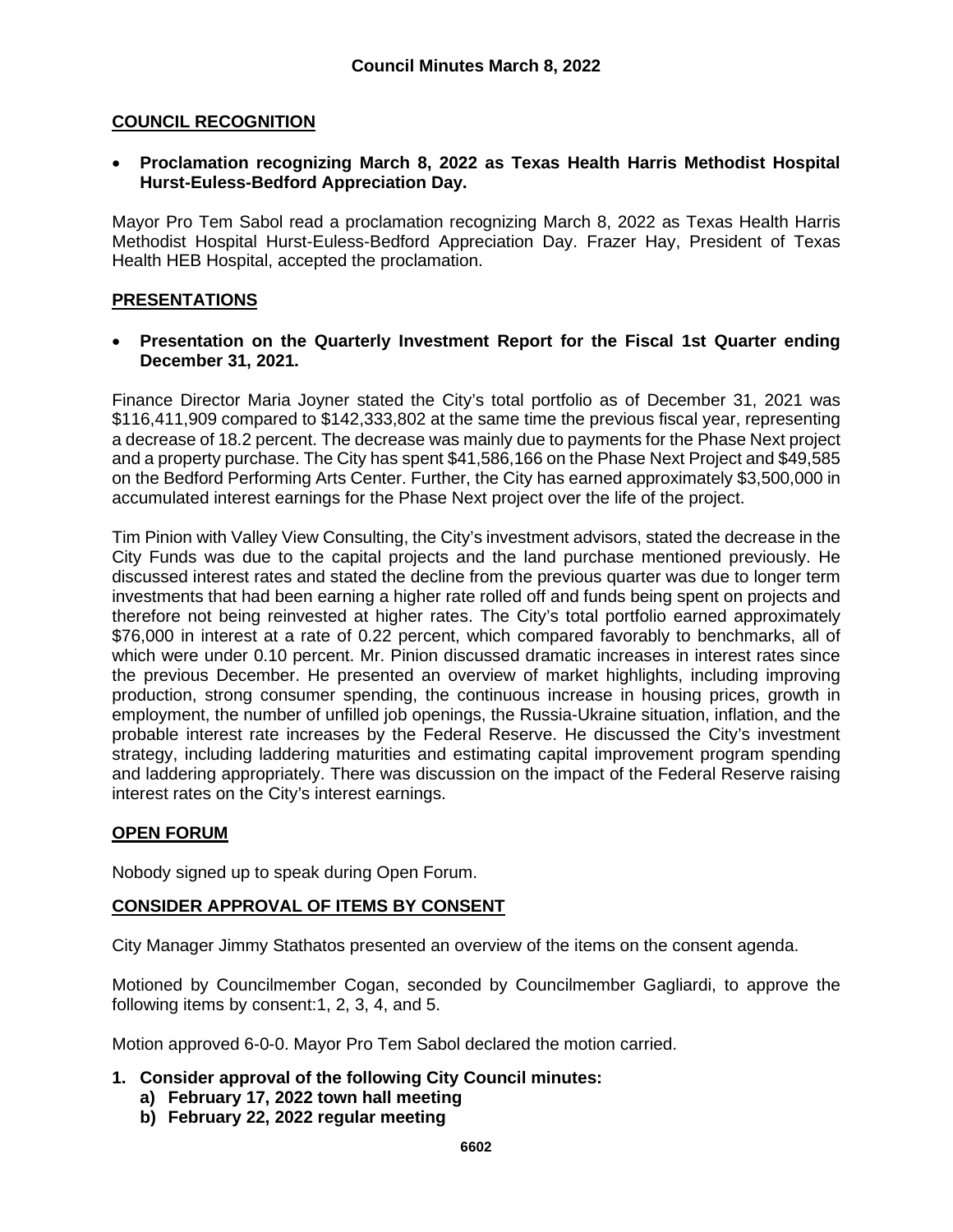This item was approved by consent.

**2. Consider a resolution authorizing the City Manager to execute Global Opioid Settlement documents relating to the Teva Pharmaceutical Companies and the Endo Pharmaceutical Companies.** 

This item was approved by consent.

**3. Consider a resolution authorizing the City Manager to enter into an interlocal agreement with Tarrant County in an amount not to exceed \$1,651,000 for street improvements on Harwood Road from east of Oak Valley Drive to the Hurst city limits and Forest Ridge Drive from Harwood Road to Bedford Road.** 

This item was approved by consent.

**4. Consider a resolution authorizing the expenditure of funds for asphalt milling with TexOp Construction, LP in an amount not to exceed \$220,000 for asphalt milling on Harwood Road from the Hurst city limits to Oak Valley Drive and Forest Ridge Drive from Harwood Road to Bedford Road, utilizing the Tarrant County Cooperative Purchasing Agreement.**

This item was approved by consent.

**5. Consider an ordinance of the City of Bedford approving the 2022 Street Improvement Costs for use in administering the escrow provisions of Chapter 5 – Subdivision Design Standards and Chapter 6 – Public Services Development Policies of the City's codified subdivision regulations.**

This item was approved by consent.

### **PERSONS TO BE HEARD**

- **6. The following individual has requested to speak to the Council tonight under Persons to be Heard:**
	- **a) Trasa Cobern, 6 Stones – requests to present a thank you to the Bedford City Council.**

Trasa Cobern, 6 Stones – Ms. Cobern thanked the City for participating in the Dashing for Hope event the previous December. She discussed their Night of Hope event, which supports 3,400 Hurst-Euless-Bedford Independent School District students and their families with presents and a Christmas dinner. She stated the Dashing for Hope event raised approximately \$104,000, which helped sponsor 1,600 students. She presented Council a thank you card from a student at Bellaire Elementary School.

#### **NEW BUSINESS**

**7. Public hearing and consider an ordinance for an extension of a Specific Use Permit (SUP) PZ-SUP-2018-50060 for the Christian Life Tabernacle Church to allow additional time prior to the expiration of the SUP originally granted on March 10, 2020, per Section 5.3.C (Duration of Specific Use Permit) of the City of Bedford Zoning Ordinance. (PZ-SUP-EXT2-2018-50060)**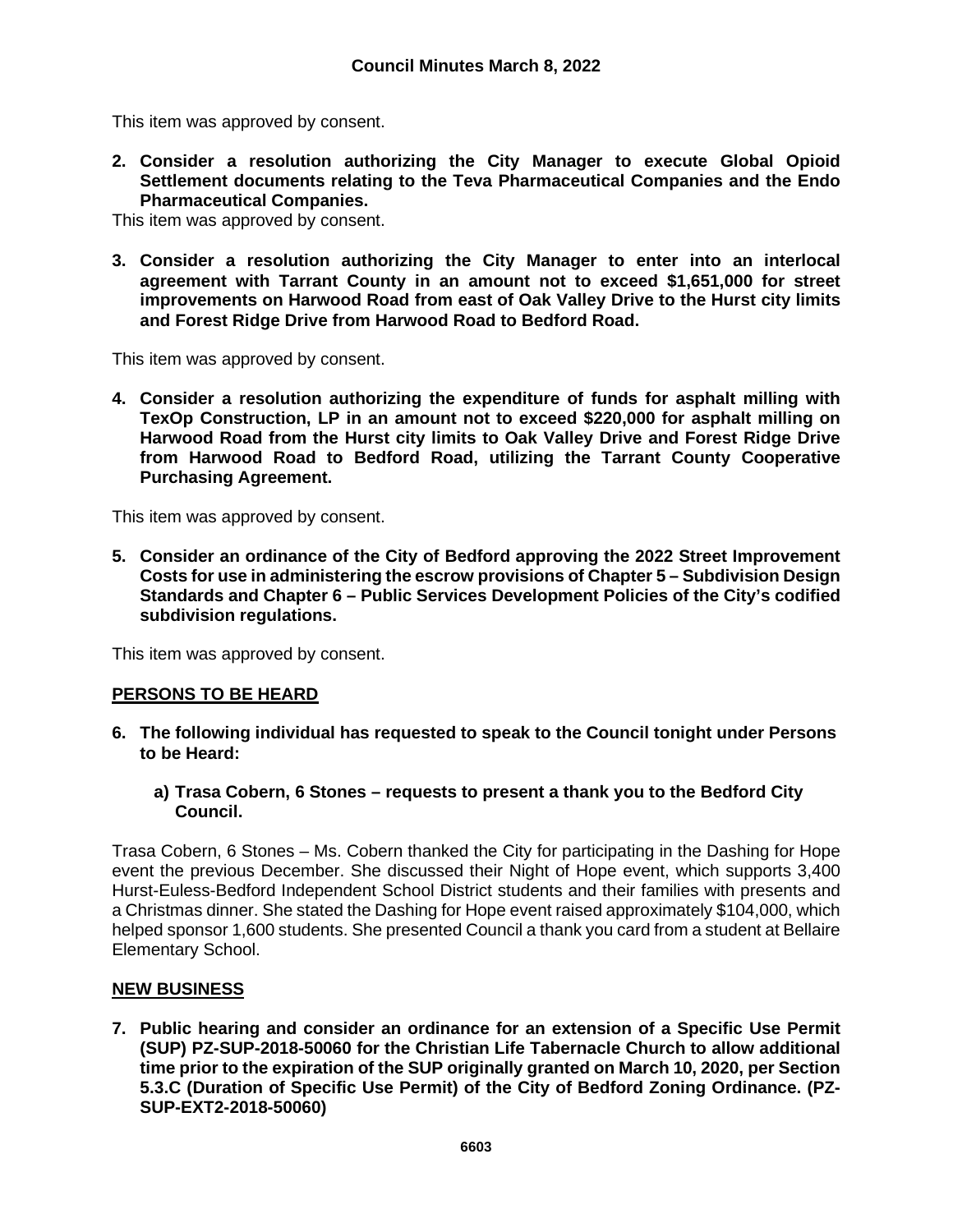Planning Manager Wes Morrison presented information regarding this item. The property is on the east side of Central Drive between Gettysburg Place and Nottingham Drive and is zoned R-15. A specific use permit for an approximately 11,000 square foot expansion of the church was approved in March 2020, with a one-year extension granted in March 2021. The applicant is requesting a second extension until March 2023. The site is 3.5 acres, the maximum building height is 30 feet, and the applicant is proposing 510 parking spaces, with landscaping along the perimeter and Central Drive. Mr. Morrison stated the Planning and Zoning Commission recommended approval of this item by a vote of 4-0-0, with the primary discussion being the holdup of the project, which was related to the engineering plans for the infrastructure improvements. He stated those plans have now been approved and the permit is currently under review, and another extension is not anticipated.

Mayor Pro Tem Sabol opened the public hearing at 6:29 p.m.

Nobody chose to speak during the public hearing.

Mayor Pro Tem Sabol closed the public hearing at 6:29 p.m.

There was discussion on the issue with the engineering plans. In response to a question from Council, Mr. Morrison stated the Zoning Ordinance does not specify a maximum number of extensions for SUPs.

Motioned by Councilmember Steves, seconded by Councilmember Culver, to approve an ordinance for an extension of a Specific Use Permit (SUP) PZ-SUP-2018-50060 for the Christian Life Tabernacle Church to allow additional time prior to the expiration of the SUP originally granted on March 10, 2020, per Section 5.3.C (Duration of Specific Use Permit) of the City of Bedford Zoning Ordinance. (PZ-SUP-EXT2-2018-50060)

Motion approved 6-0-0. Mayor Pro Tem Sabol declared the motion carried.

**8. Public hearing and consider an ordinance to rezone the property described as Lot 1A Block 1 The Oaks Addition, located at 1705 Airport Freeway #1809, Bedford, Texas 76021, from Planned Unit Development to Planned Unit Development/Specific Use Permit for a tattoo and piercing shop. (PZ-SUP-2022-50002) (Item was recommended for approval by the Planning and Zoning Commission by a vote of 3-1-0)**

Mr. Morrison presented information regarding this item. He stated the property is located within the Bedford Commons Planned Unit Development (PUD) in a shopping center with a variety of uses. The PUD requires a specific use permit (SUP) for the proposed use of a tattoo and body piercing shop. He presented an overview of the surrounding land uses and stated that staff received no responses to the legally required notices. The Planning and Zoning Commission recommended approval of this item by a vote of 3-1-0, with most of the discussion being about the overall vision of the area and the mixed-use development of Bedford Commons, which accounted for the one negative vote.

Mayor Pro Tem Sabol opened the public hearing at 6:33 p.m.

Kat Slagle – Ms. Slagle, the applicant for this item, stated she owns two tattoo shops, one in the Fort Worth/Keller area which opened in 2013 and the other in Richland Hills. She plans to take the artists currently at the Richland Hills location and move them to the Bedford site. She stated her business would not do cheap tattoos and she charges between \$150 to \$200 an hour. The business would not stay open late and they would not tattoo intoxicated people. She stated she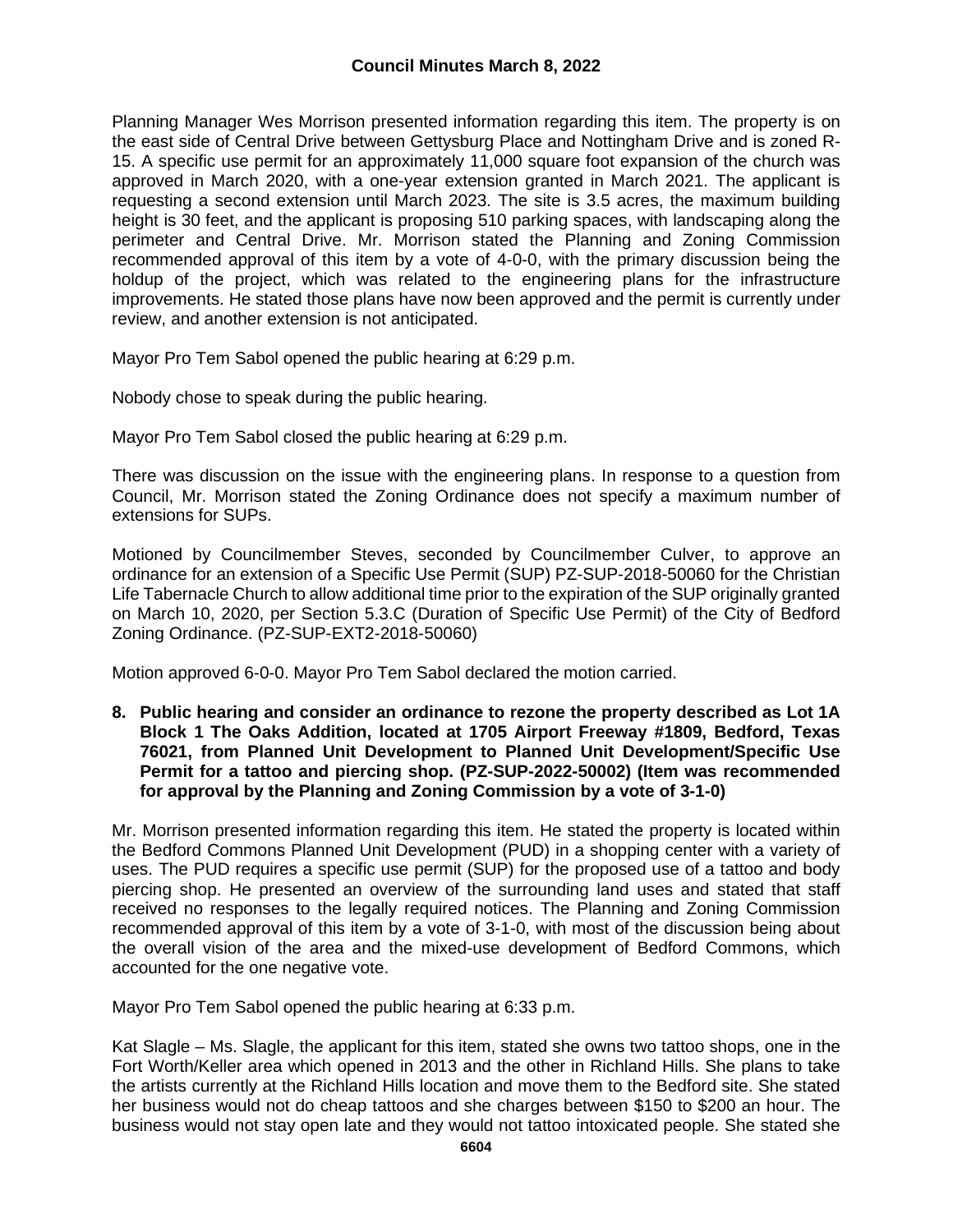has a good reputation with the Health Department and her current locations are clean and professional businesses. She further stated her tattoo artists have won awards for their work.

Eric Coe – Mr. Coe, one of Ms. Slagle's tattoo artists, stated he has over 30 years of experience in tattooing, and stated the industry has changed a lot over those years. He told a story of tattooing both a grandmother and granddaughter and discussed the intimacy in tattooing and touching people's lives.

Trey English – Mr. English, one of Ms. Slagle's tattoo artists, discussed young artists struggling to make their mark in the world and that he likes to see young artis come into good shops, good places, and good communities to work.

Alannah Brown – Ms. Brown discussed the positive experience she had going to one of Ms. Slagle's tattoo shops and the impact her tattoos have had on her life. She further discussed the other people she knows that have gotten tattoos at Ms. Slagle's shops.

Steve Carra – Mr. Carra discussed his positive experience with two of Ms. Slagle's tattoo artists, and stated their values are character, community, and concern.

Mayor Pro Tem Sabol closed the public hearing at 6:48 p.m.

There was discussion on the Bedford Commons PUD, including its size, location, and requirements of an SUP for the proposed use. In response to questions from Council, Mr. Morrison stated that tattoo shops are now allowed anywhere in the City without a SUP, and there are currently no known tattoo shops in Bedford. There was further discussion on the development of the Bedford Commons property, whether the proposed use was appropriate for the property, and the quality of the work done by Ms. Slagle's tattoo artists.

Motioned by Councilmember Culver, seconded by Councilmember Steves, to deny an ordinance to rezone the property described as Lot 1A Block 1 The Oaks Addition, located at 1705 Airport Freeway #1809, Bedford, Texas 76021, from Planned Unit Development to Planned Unit Development/Specific Use Permit for a tattoo and piercing shop. (PZ-SUP-2022-50002)

Voting in favor of the motion: Mayor Pro Tem Sabol, Councilmember Almendarez, Councilmember Cogan, Councilmember Steves, and Councilmember Culver

Voting in opposition to the motion: Councilmember Gagliardi

Motion approved 5-1-0. Mayor Pro Tem Sabol declared the motion carried.

#### **9. Consider a resolution accepting the report from the independent auditor and the audited financial statements and the single audit report for the fiscal year ending September 30, 2021 and providing an effective date.**

Finance Director Maria Joyner stated this item is for the acceptance of the Annual Comprehensive Finance Report for the fiscal year ending September 30, 2021. The audit report was presented by the auditing firm of Weaver and Tidwell, L.L.P. to the City's Audit Committee on February 18, 2022. Weaver and Tidwell found the City's financial statements for the fiscal year presented fairly in all material respects without any material misstatements. Further, the single audit for the Coronavirus Aid, Relief, and Economic Security (CARES) Act funding complied with all necessary requirements. The City received an unmodified on both audits, which is the highest level of opinion the auditors are allowed to give. The City is required to go out for a request for proposals for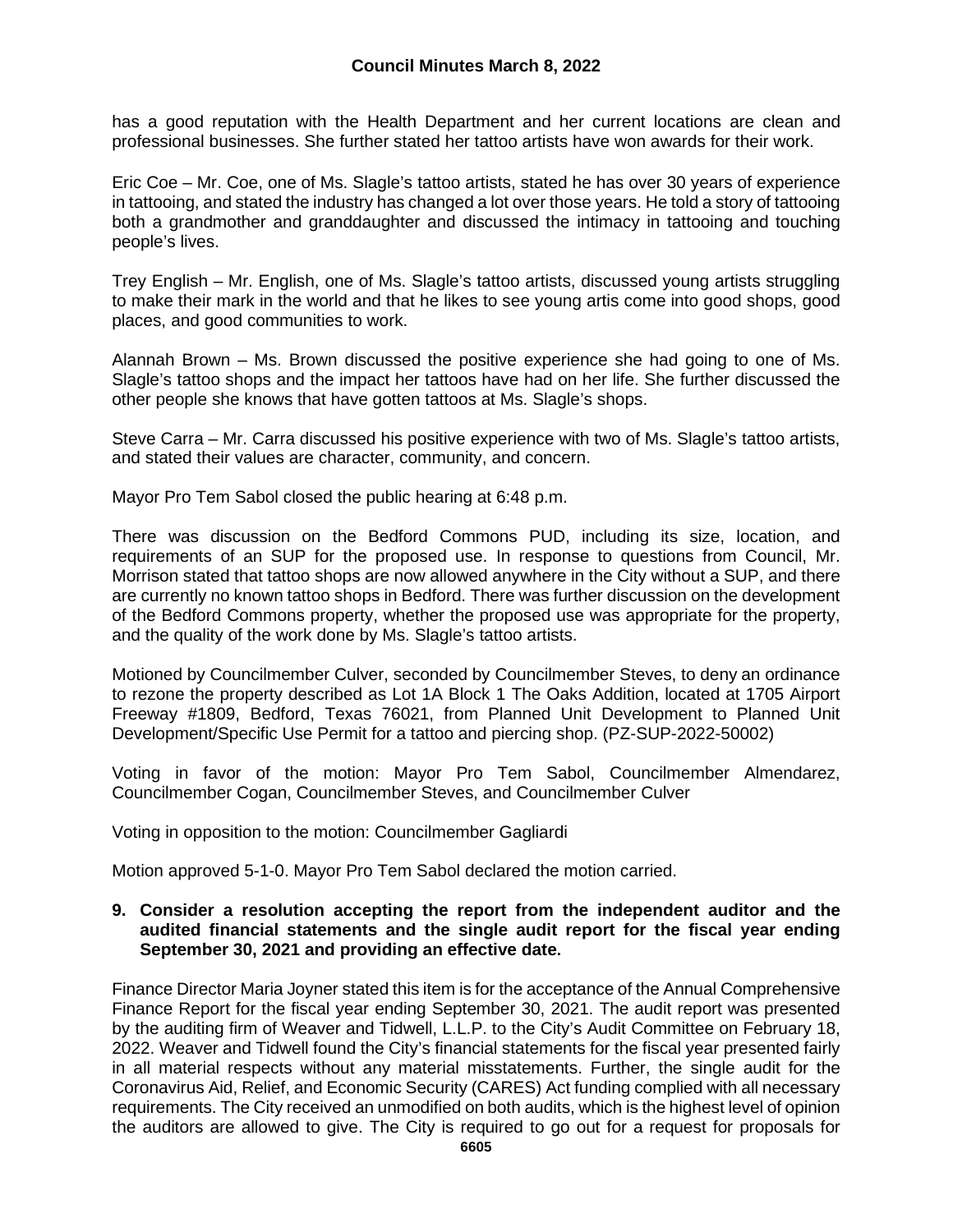auditing services as this is the fifth year using Weaver and Tidwell.

Sara Dempsey with Weaver and Tidwell presented information on the audit team as well as the audit cycle and process. She stated the single audit was initiated due to the City spending more than \$750,000 in federal funding through the CARES Act. She discussed the audit results, including that they issued an unmodified opinion on the financial statements and that there were no material weaknesses or significant deficiencies. Ms. Dempsey stated the City is not considered low risk, which is due to the single audits the previous two years. She presented an overview of the City's finances, including a current year versus prior year analysis. She stated the ending governmental fund balance showed a \$19,600,000 decrease from the previous year, mostly in the capital projects fund due to the spending on capital projects as discussed during the quarterly investment report. There was an increase of approximately \$1,000,000 in the net position of the City's enterprise funds. She stated the biggest change from the previous year is the net pension liability and benefits. Ms. Dempsey stated the budget had a favorable variance, due to betterthan-expected sales tax revenue, CARES Act funding, and expenditures coming in approximately \$951,000 under budget. She further discussed increases in the tax levy, tax collections, and net taxable value

In response to questions from Council, Ms. Dempsey stated the reason for the single audit was due to the expenditure of more than \$750,000 in federal funds. She confirmed the City has internal controls in place to help prevent an issue like fraudulent purchases that occurred in another area city. She stated state law requires municipalities to perform an audit each year, which must be submitted within 180 days of the end of the fiscal year and which would be used to help determine a municipality's bond ratings. There was discussion on the increase in pension liability, including the increase in the retirement fund and recent retirements.

Motioned by Councilmember Gagliardi, seconded by Councilmember Almendarez, to approve a resolution accepting the report from the independent auditor and the audited financial statements and the single audit report for the fiscal year ending September 30, 2021 and providing an effective date.

Motion approved 6-0-0. Mayor Pro Tem Sabol declared the motion carried.

#### **10. Consider a resolution authorizing the City Manager to purchase upgraded software to improve command, response, ease of use, and safety while responding to calls for service, from Tablet Command and the required interface with Central Square in the amount of \$74,201.13.**

Fire Chief Bill Walker presented information regarding this item. He stated the Fire Department established a technology committee, which developed a strategic plan to determine the most critical needs of the Department. He stated they use the same computer-aided dispatch (CAD) system as the Police Department, and there is a challenge with the interface for the Fire Department. Tablet Command was determined to be the best fit for the Department. The software is cloud-based and would have a two-way interface built by Central Square. It would use cheaper iPads as opposed to the current laptops and would come with call routing and better call management, the ability for units to see each other live, and pre-incident plans. The software further would allow staff to perform multiple tasks without changing screens.

There was discussion on funding for this item. Chief Walker stated the initial costs as well as those for the next two years would come from American Rescue Plan Act funds, with costs in future years being included in the budget. He further stated that training is simple and included in the contract. He estimated the timeframe for implementation to be a few months, with the biggest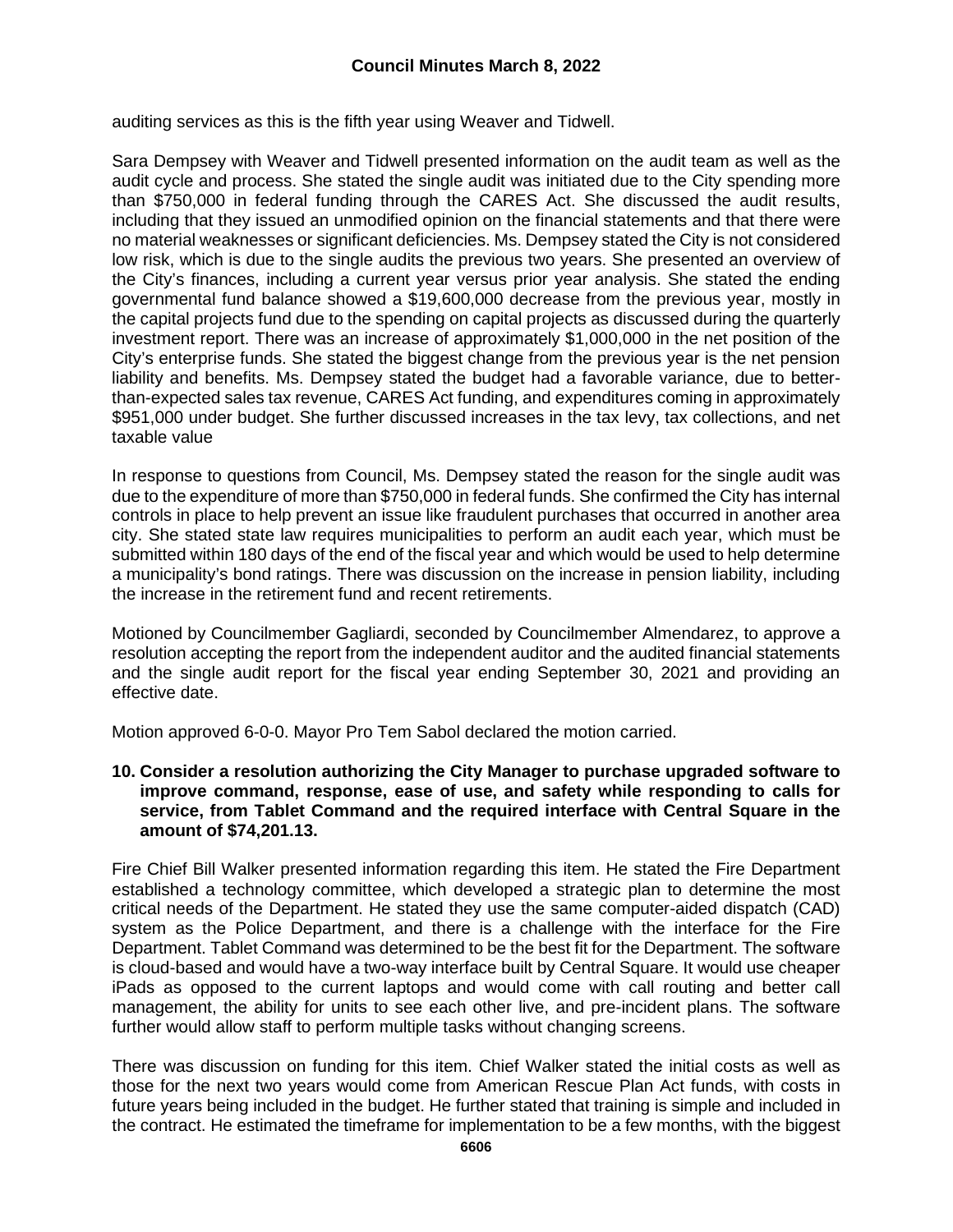issue being the integration with the CAD system. There was discussion on maintenance of the system and Chief Walker stated there was no cap on the number of maintenance hours. He further stated they would receive the most current version of the software whenever it is updated. There was further discussion on the potential impact to the Department's response time, including the call routing function.

Motioned by Councilmember Almendarez, seconded by Councilmember Cogan, to approve a resolution authorizing the City Manager to purchase upgraded software to improve command, response, ease of use, and safety while responding to calls for service, from Tablet Command and the required interface with Central Square in the amount of \$74,201.13.

Motion approved 6-0-0. Mayor Pro Tem Sabol declared the motion carried.

## **11. Discussion and action on appointing a chairperson to the Parks and Trails Master Plan Committee.**

There was discussion regarding the need for a chairperson for the Parks and Trails Master Plan Committee.

Motioned by Councilmember Culver, seconded by Councilmember Almendarez, to appoint Councilmember Gagliardi as the chairperson of the Parks and Trails Master Plan Committee.

Motion approved 6-0-0. Mayor Pro Tem Sabol declared the motion carried.

# **12. Mayor/Council Member Reports**

No reports were given.

### **13. City Manager/Staff Reports**

City Manager Jimmy Stathatos introduced new Chief Finance Officer Caryn Riggs. He reported that the requests for proposals for both the management of The Center and a developer for the Bedford Commons project have been advertised and should be brought to Council at their meeting on April 26, 2022.

### **14. Take any action necessary as a result of the Executive Session.**

Executive Session was not held.

### **ADJOURNMENT**

Mayor Pro Tem Sabol adjourned the meeting at 7:27 p.m.

\_\_\_\_\_\_\_\_\_\_\_\_\_\_\_\_\_\_\_\_\_\_\_\_\_\_\_\_\_\_\_\_\_ Michael Boyter, Mayor